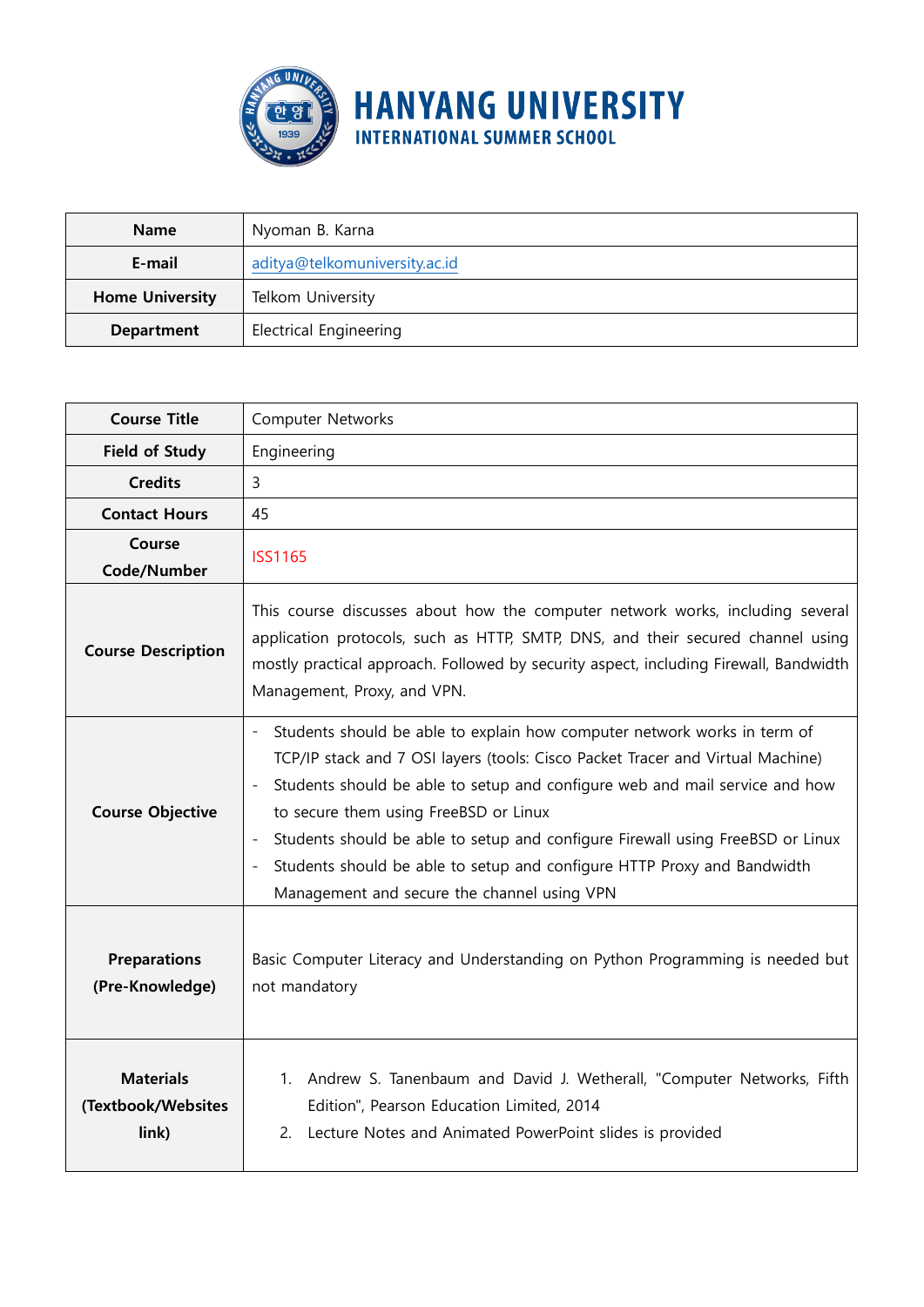

| Lesson Plan: Fill out the topic for each class in detail |                     |                                                                                                                                                    |  |  |  |  |  |
|----------------------------------------------------------|---------------------|----------------------------------------------------------------------------------------------------------------------------------------------------|--|--|--|--|--|
|                                                          | 1 <sup>st</sup> Day | <b>Orientation &amp; Opening Ceremony</b>                                                                                                          |  |  |  |  |  |
| Week 1                                                   | Class 1             | Number System, why computer uses binary system<br>Tool: TinkerCAD.com                                                                              |  |  |  |  |  |
|                                                          | Class 2             | TCP/IP Network Protocol, why do we need layers? Encapsulation?<br>Tool: Animated Presentation                                                      |  |  |  |  |  |
|                                                          | Class 3             | Physical Layer, what is happening in physical layer? Wired vs. Wireless?<br>Tool: Cisco Packet Tracer                                              |  |  |  |  |  |
| Week 2                                                   | Class <sub>4</sub>  | Data Link Layer, how 2 computers communicate with each other?<br>Tool: Cisco Packet Tracer and Wireshark                                           |  |  |  |  |  |
|                                                          | Class 5             | Network Layer, how can we expand our network? IPv4 vs. IPv6?<br>Tool: Cisco Packet Tracer and Wireshark                                            |  |  |  |  |  |
|                                                          | Class <sub>6</sub>  | Transport Layer, how can we ensure data received by the other end?<br>Tool: Cisco Packet Tracer and Wireshark                                      |  |  |  |  |  |
|                                                          | Class <sub>7</sub>  | Application Layer, how can we provide services? HTTP vs. HTTPS?<br>Tool: Cisco Packet Tracer and Wireshark                                         |  |  |  |  |  |
|                                                          | Class 8             | Mid-Exam                                                                                                                                           |  |  |  |  |  |
| Week 3                                                   | Class 9             | Building a small network using Virtual Machine<br>Tool: Wireshark, Oracle VirtualBox, and your preferred OS (FreeBSD or Ubuntu Server)             |  |  |  |  |  |
|                                                          | Class 10            | Setting up and configure web and mail service<br>Tool: Wireshark, Oracle VirtualBox, and your preferred OS (FreeBSD or Ubuntu Server)              |  |  |  |  |  |
|                                                          | Class 11            | Setting up and configure Proxy and VPN<br>Tool: Wireshark, Oracle VirtualBox, and your preferred OS (FreeBSD or Ubuntu Server)                     |  |  |  |  |  |
| Week 4                                                   | Class 12            | Setting up and configure Firewall and Bandwidth Management<br>Tool: Wireshark, Oracle VirtualBox, and your preferred OS (FreeBSD or Ubuntu Server) |  |  |  |  |  |
|                                                          | Class 13            | Packet Crafting using Python Scapy<br>Tool: Python Scapy, Wireshark, Oracle VirtualBox, and your preferred OS (FreeBSD or<br>Ubuntu Server)        |  |  |  |  |  |
|                                                          | Class 14            | Final Exam                                                                                                                                         |  |  |  |  |  |
|                                                          | Class 15            | Future Internet Architecture: Named-Data Networking                                                                                                |  |  |  |  |  |

**Evaluation (%)**